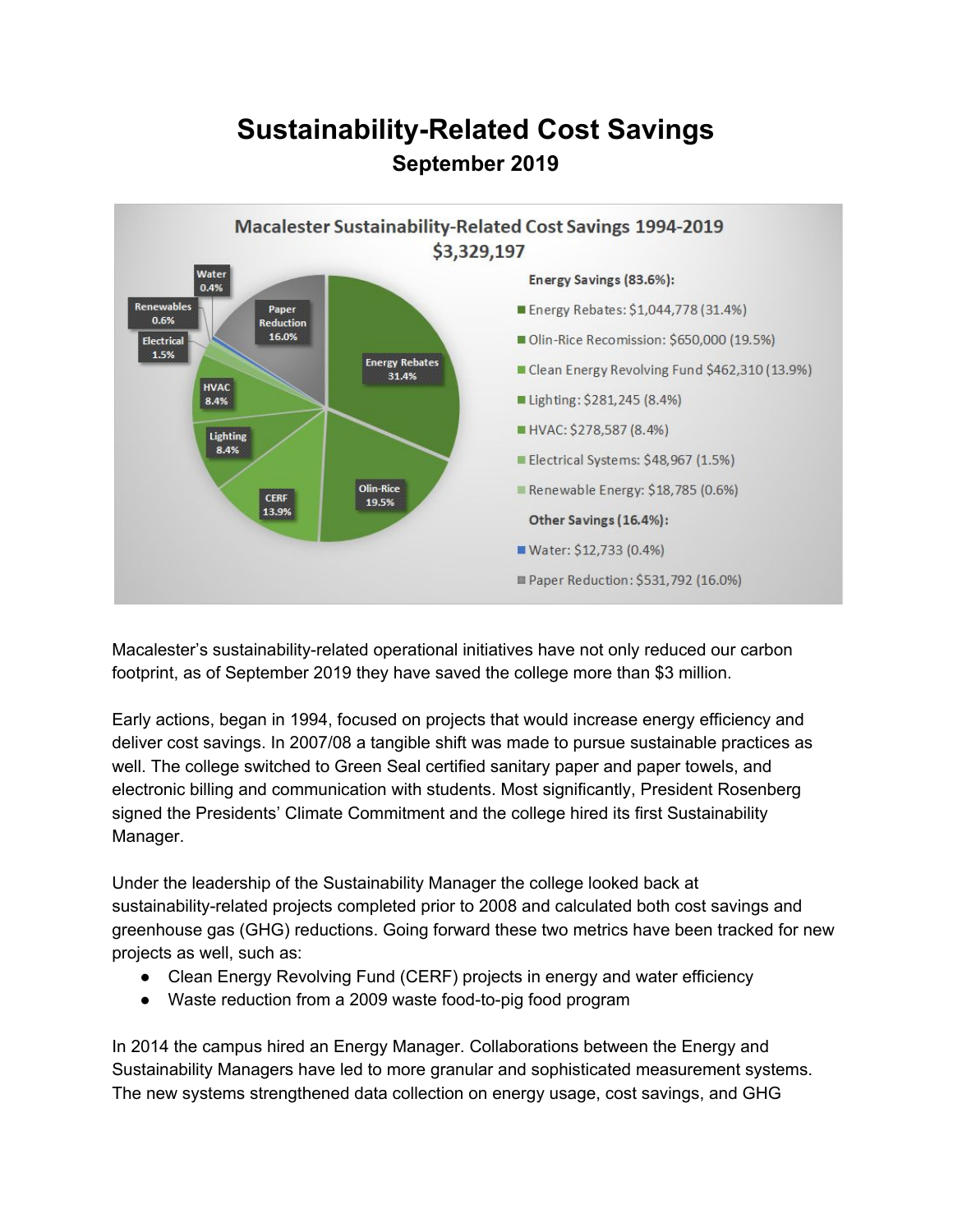emissions and helped pave the way for additional sustainability-related projects. Projects excelling after 2014 include:

- Renewables and alternative energy, including solar and wind
- Lighting upgrade/retrofit and controls projects
- Electrical Systems such as Transformers
- HVAC including Direct Digital Controls and steam/water piping
- Central power/heating plant

Detailed information follows. Due to the change in data gathering as of 2014, the cost saving data is separated into pre- and post-2014.

| <b>Pre-2014 Sustainability Cost Savings Projects</b> |                                 |                                 |                                                              |                                   |                                |
|------------------------------------------------------|---------------------------------|---------------------------------|--------------------------------------------------------------|-----------------------------------|--------------------------------|
| Project                                              | <b>Date</b><br><b>Completed</b> | <b>Annual</b><br><b>Savings</b> | <b>Years Since</b><br><b>Project Was</b><br><b>Completed</b> | <b>One Time</b><br><b>Savings</b> | <b>Total</b><br><b>Savings</b> |
| Xcel Rebates*                                        | 1994 - January<br>2013          |                                 |                                                              | \$884,744                         | \$884,744                      |
| Olin-Rice<br>Energy                                  | December 2006                   | \$50,000                        | 13                                                           |                                   | \$650,000                      |
| Paper<br>Products                                    | 2007                            | \$24,795                        | 12                                                           |                                   | \$297,540                      |
| <b>HP Printer</b><br><b>Rebates</b>                  | 2007 - October<br>2011          |                                 |                                                              | \$44,832                          | \$44,832                       |
| E-billing                                            | Summer 2008                     | \$11,220                        | 11                                                           |                                   | \$123,420                      |
| <b>New Student</b><br><b>Packets</b>                 | Summer 2008                     | \$5,000                         | 11                                                           |                                   | \$55,000                       |
| Reunion<br>Email                                     | Summer 2008                     | \$1,000                         | 11                                                           |                                   | \$11,000                       |
| <b>CERF</b>                                          | May 2009                        | \$46,231                        | 10                                                           |                                   | \$462,310                      |
| Kagin Coffee                                         | Summer 2009                     | \$2,500                         | 10                                                           |                                   | \$25,000                       |

## **Table 1: Cost Savings Prior to 2014**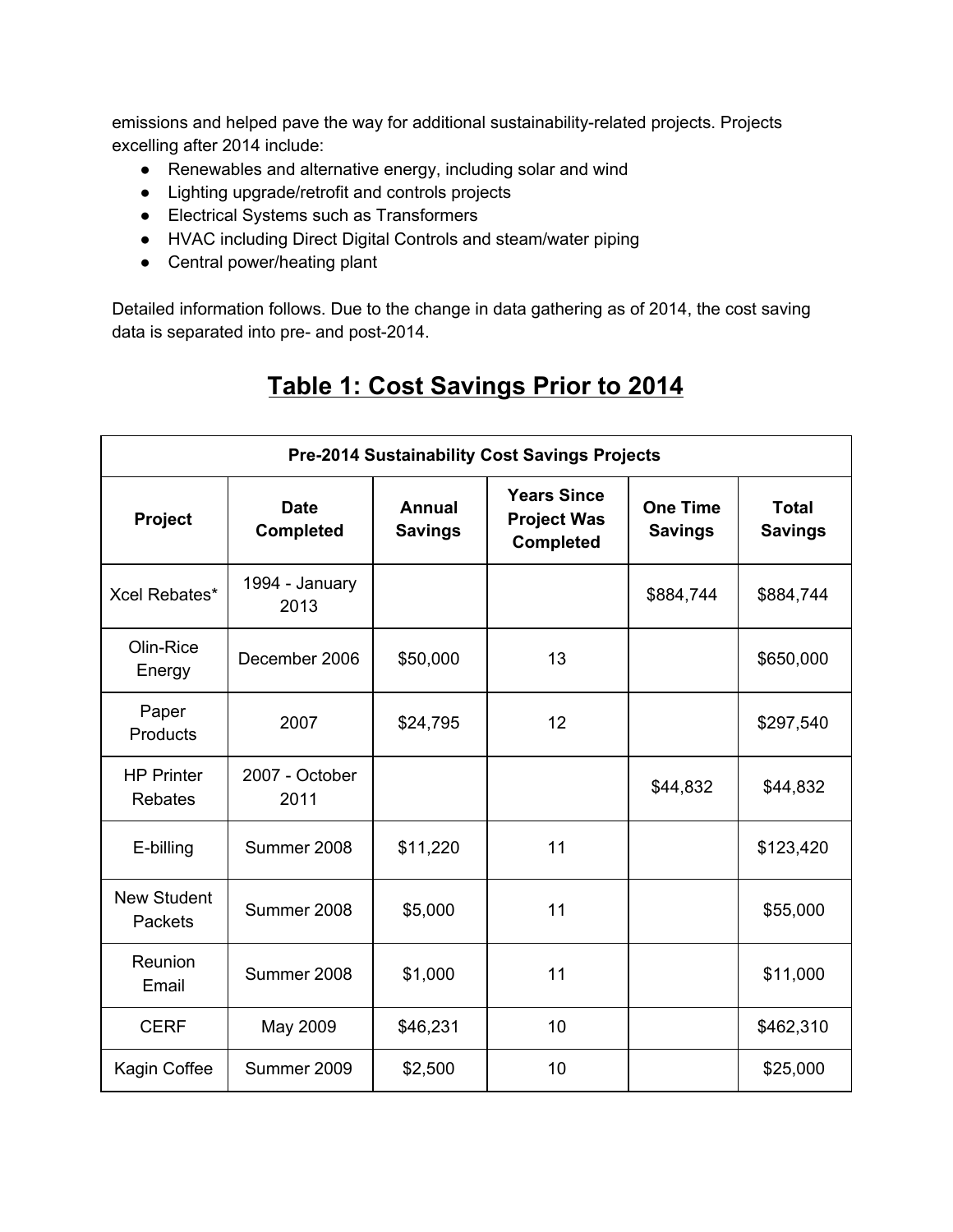\*Rebates 1994 to 2007 = \$589,521.92 Rebates 2008 to 2013 = \$295,221.60

## **Projects Prior to 2014**

### **Energy Efficient Projects:**

**Xcel Rebates -** Due to our recommissions and energy efficiency work, Macalester College has received \$884,744 in rebates from Xcel Energy since 1994.

**Olin-Rice Energy -** Olin-Rice was recommissioned by Facility Services because it was the largest energy user on campus. Lights and vents hoods were given occupancy sensors to save energy when a room is vacant, and the electric motors in the heating, ventilation, and cooling (HVAC) system were replaced with more efficient Variable Speed Drives (VSD - controls speed of electric motors). These adjustments save the college \$50,000 in energy costs annually and to date have saved \$650,000.

**Clean Energy Revolving Fund (CERF) -** From 2007-2009, CERF has invested in several campus energy and water efficiency projects. The group's work includes insulating student apartments, installing low-flow fixtures, purchasing Energy Star appliances, and installing LED efficient light bulbs. CERF projects are estimated to save \$46,231, 2,166,705 lbs of  $CO<sub>2e</sub>$  and 260,000 gallons of water annually. CERF was merged with the Technology, Equipment, and Maintenance Sustainability Fund in 2009. To date, CERF has saved the campus \$462,310.

**Kagin Commons Coffee Urn -** In the summer of 2009, Facilities Staff researched how long coffee urns needed to heat up and asked Bon Appétit to turn on coffee urns only an hour before an event instead of keeping them on continually. The result is estimated to be \$2500 in annual cost savings, and to date, \$25,000 in savings.

#### **Recycled Products:**

**Paper Products -** Macalester College switched from using regular sanitary paper and paper towels to using comparable Green Seal certified products. Green Seal is a non-profit organization that develops standards and certifies products to ensure that purchases are as environmentally friendly as possible. By switching to the Green Seal products, Macalester College reduced its negative environmental impact and now saves \$24,795 annually, and \$297,540 to date.

**100% Recycled Letterheads -** From September 2008 to September 2014, switching to recycled letterhead is estimated to have saved 102 trees, 8,934 lbs CO $_{\rm 2e}$  (the greenhouse gas emissions equivalent of driving two cars for nearly a year), 37,083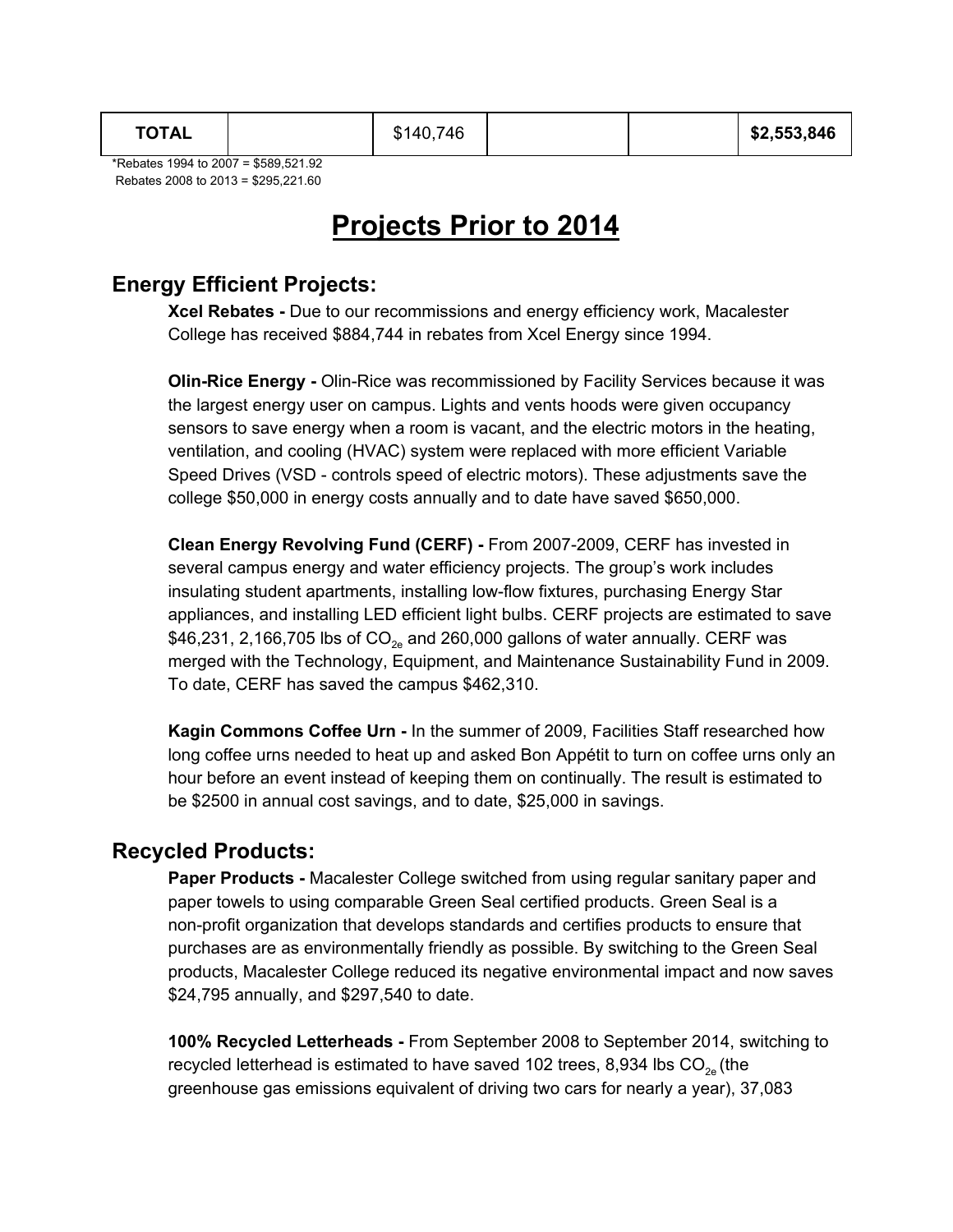gallons of wastewater, and 4,762 pounds of solid waste. In addition, the letterhead paper turned out to be cheaper than the original non-recycled paper, but the cards and envelopes are slightly more expensive. Overall, the change will have a minute financial impact on the budget, and therefore is not displayed on the chart.

**Recycling Rebates -** Information Technology Services returns old printers to Hewlett-Packard for recycling and receives a rebate for each of the printers returned. Since 2007, these rebates total \$44,832.

#### **Waste Reduction:**

**Pig Food Waste Recycling Program -** As of February 9, 2009, food waste from Café Mac is picked up by Barthold Farms, cooked in a special truck, and transformed into feed for free range pigs. Making pig food out of Café Mac food waste reduces waste hauling fees and keeps organic waste out of landfills and incinerators. The program is expected to save money through reducing waste hauling fees, which will at least pay for the program. So far, the program has cut trash output by 50%.

#### **Electronic Media:**

**E-billing -** The Student Accounts Office switched from paper bills to a new eBilling process in the summer of 2008. Moving to eBills reduced paper needed for bills and envelopes and saved the cost of postage. It also utilized technology that was already available and increased customer service as well as saved money. The switch saves \$11,220 annually, and to date has saved \$123,420.

**Greening Reunion -** As part of a Greening Reunion project, the alumni office avoided mailing 9,318 postcards by sending emails, which saves over \$1000 in mailing costs annually (\$11,000 to date) and reduces paper use.

**Electronic New Student Packets -** Student Life saves \$5,000 (\$4,500 in postage) annually by switching pre-arrival materials from a printed binder to online materials. To date, the savings equal \$55,000.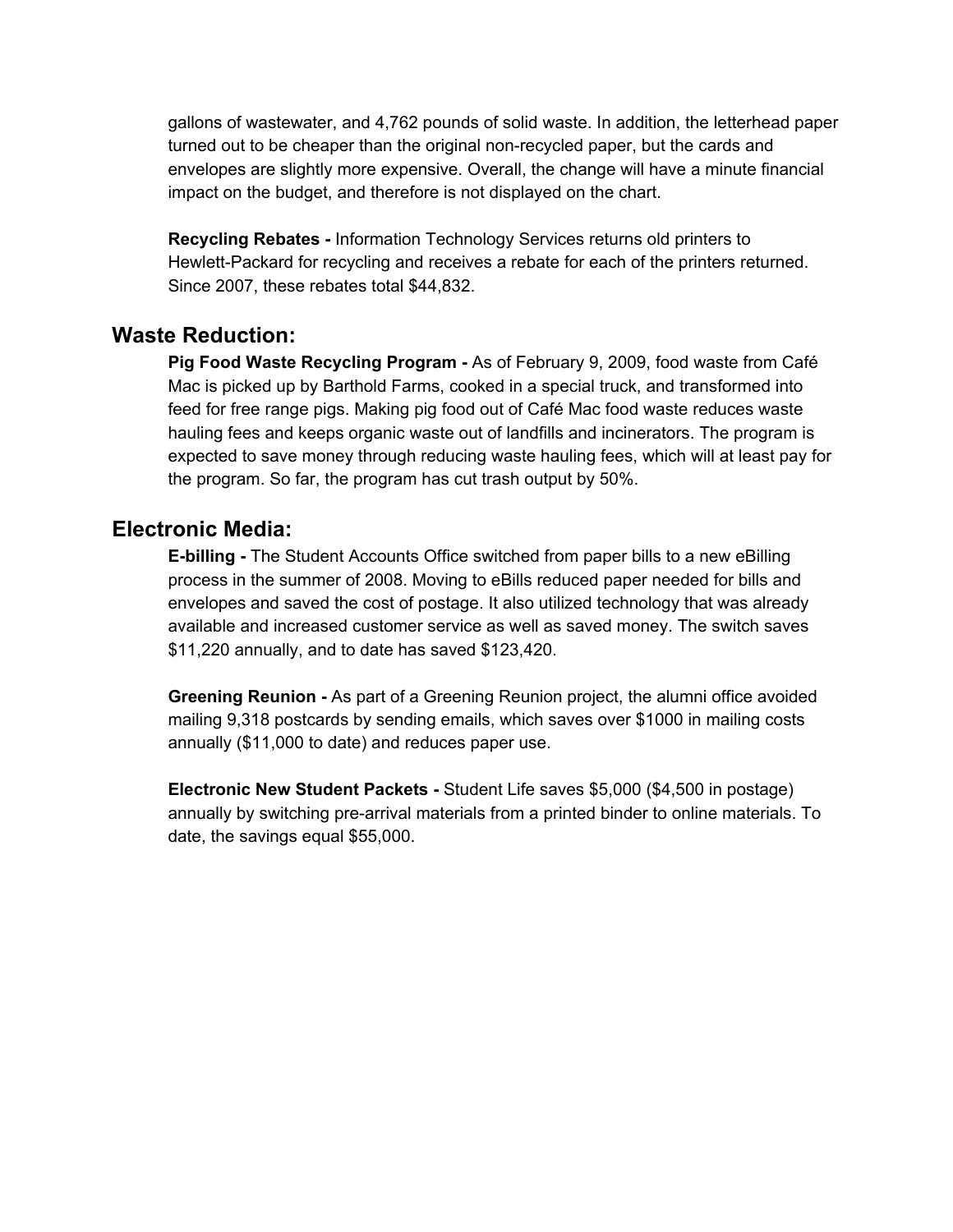# **Cost Savings Projects After 2014**

| <b>Post-2014 Sustainability Cost Savings Projects</b>         |                                                                          |                   |                                      |                                             |  |
|---------------------------------------------------------------|--------------------------------------------------------------------------|-------------------|--------------------------------------|---------------------------------------------|--|
| Project Type &<br>(# of Projects)                             | <b>Project Name &amp;</b><br>(# of Projects)                             | <b>Total Cost</b> | <b>Annual Cost</b><br><b>Savings</b> | <b>Total Cost</b><br><b>Savings to Date</b> |  |
| <b>Renewables and</b><br><b>Alternative Energy</b>            | Solar Photovoltaic<br>Projects (3)                                       | \$198,755         | \$20,711                             | \$18,484                                    |  |
| (4)                                                           | Wind $(1)$                                                               | \$10,594          | \$402                                | \$301                                       |  |
| Lighting                                                      | Lighting<br>Upgrade/Retrofits<br>Projects (32)                           | \$587,828         | \$154,142                            | \$278,560                                   |  |
| (36)                                                          | <b>Lighting Controls Projects</b><br>(4)                                 | \$11,130          | \$4,388                              | \$2,685                                     |  |
|                                                               | Transformers Projects (1)                                                | \$1,000           | \$2,003                              | \$7,557                                     |  |
| <b>Electrical Systems</b><br>(4)                              | <b>Other Electrical</b><br><b>Equipment Projects (Heat</b><br>Tape $(3)$ | \$43,407          | \$13,616                             | \$16,410                                    |  |
|                                                               | Ventilation/Air Handling<br>Unit (AHU) Projects (3)                      | \$40,713          | \$24,029                             | \$78,838                                    |  |
|                                                               | Retrocommissioning<br>Projects (3)                                       | \$(5,940)         | \$12,685                             | \$43,392                                    |  |
| Building, Heating,<br><b>Ventilation, Air</b><br>Conditioning | Steam/Water Piping<br>Projects (1)                                       | \$658             | \$1,084                              | \$5,122                                     |  |
| (HVAC)<br>(19)                                                | Other HVAC Projects (1)                                                  | \$22,882          | \$8,421                              | \$9,129                                     |  |
|                                                               | <b>DDC Control Upgrades</b><br>(8)                                       | \$57,301          | \$28,849                             | \$67,071                                    |  |
|                                                               | Variable Speed Drives<br>Projects (3)                                    | \$2,305           | \$5,079                              | \$6,860                                     |  |
| <b>Central</b><br><b>Power/Heating</b><br><b>Plant</b><br>(1) | <b>Other Central Power</b><br>Upgrades (1)                               | \$7,823           | \$28,160                             | \$68,175                                    |  |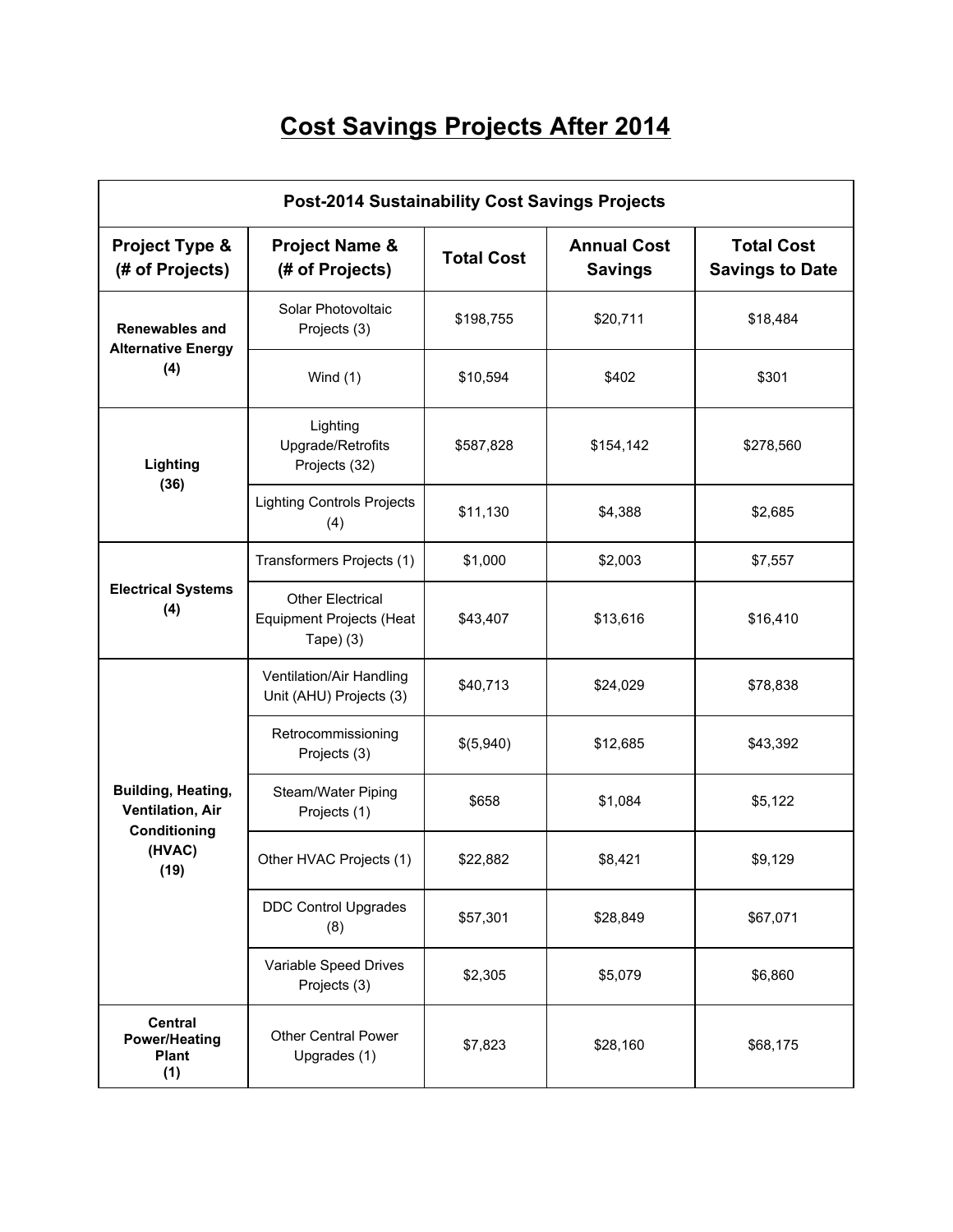| Water                             | Showers, campus-wide<br>(1) | \$9,251   | \$4,469   | \$10,256  |
|-----------------------------------|-----------------------------|-----------|-----------|-----------|
| (2)                               | Sinks, campus-wide (1)      | \$5,296   | \$12,227  | \$2,477   |
| <b>Excel Rebates</b><br>2014-2019 |                             |           |           | \$160,034 |
| <b>Total</b><br>(66)              |                             | \$993,003 | \$320,265 | \$775,351 |

## **Projects After 2014**

### **Renewables and Alternative Energy**

#### **Solar Photovoltaic Projects (3 projects):**

Solar panels were installed on Markim Hall, Theater Building, and Ordway Field Station PV Solar Panel Installation.

Annual cost savings - \$20,711

#### **Wind Projects (1 project):**

The Olin-Rice Hall Wind Turbine needed an Inverter Replacement.

Annual cost savings - \$402

## **Lighting**

#### **Lighting Upgrade/Retrofit Projects (32 projects):**

Retrofitting all fluorescent, metal halide, and incandescent lights across campus with LED lights that are brighter, expend less energy, and keep campus safer (brighter sidewalk lights). Annual Cost Savings - \$154,142

#### **Lighting Controls Projects (4 projects):**

Replacing old, unreliable occupancy automatic light sensors with new devices. Also includes photosensors to utilize daylight harvesting in rooms with windows. Annual Cost Savings - \$4,388

### **Electrical Systems**

#### **Transformers Projects (1 project):**

Decommissioning idle transformers. Annual Cost Savings - \$2,003

#### **Other Electrical Equipment Projects (Heat Tape) (3 projects):**

Installed equipment and controls to regulate the heat tape for only when it is needed (runs continuously December-March). Heat tape keeps ice dams from forming on building roofs.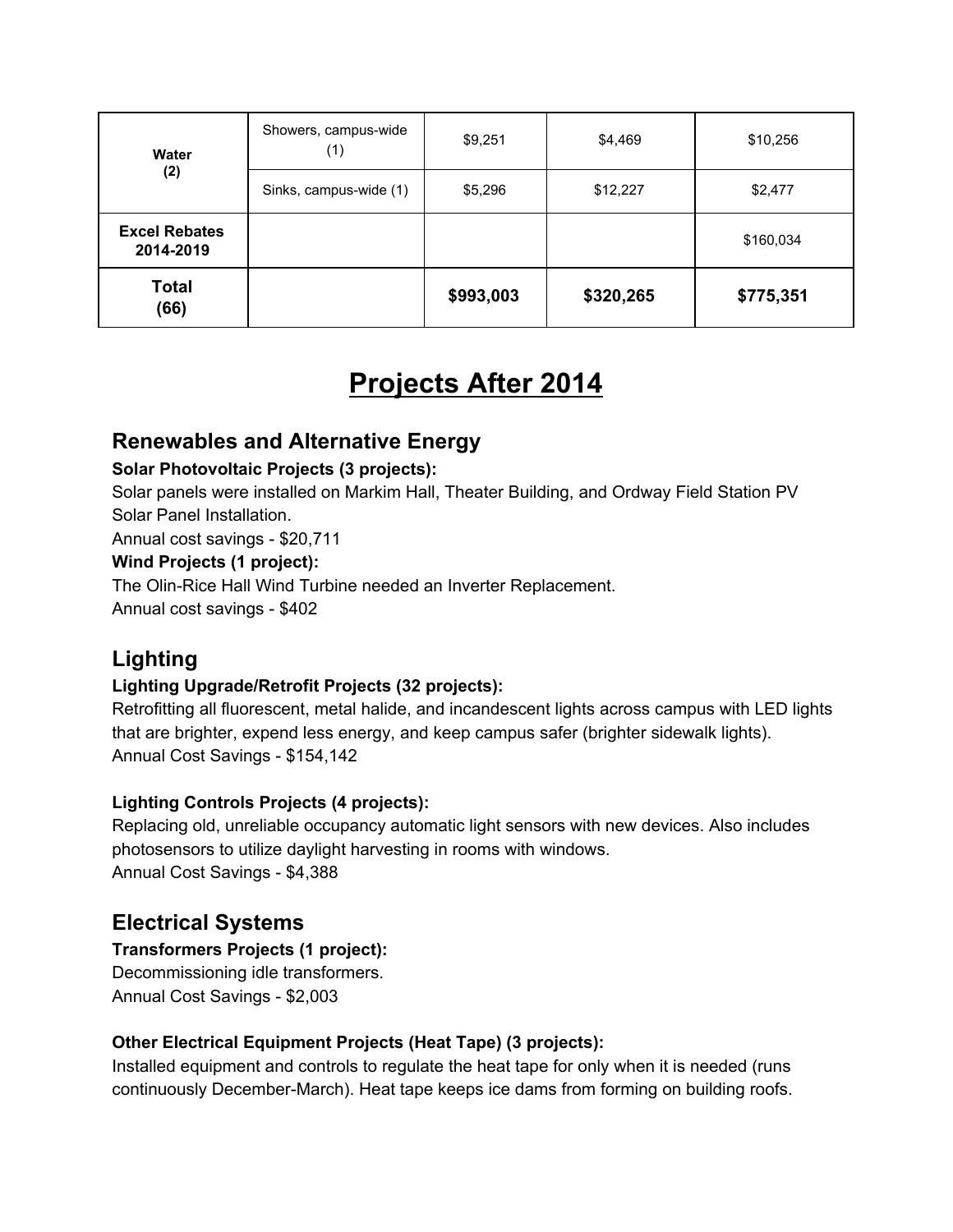Annual Cost Savings - \$13,616

### **Building, Heating, Ventilation, Air Conditioning (HVAC)**

#### **Ventilation/Air Handling Units (3 projects):**

Replacing standard efficiency air handling unit (AHU) motors with premium efficiency motors/retrofitting controls for an "Unoccupied Mode" where speed and supply fans are reduced by 50% install control system to control the amount of outdoor air and fan energy in kitchen. Annual Cost Savings - \$24,029

#### **DDC (Direct Digital Control) Upgrades (8 projects):**

Utilize existing and new occupancy sensors to reduce exhaust and air supply in empty rooms/AHU and HVAC recommissions. Annual Cost Savings - \$28,849

#### **Retrocommissioning (3 projects):**

See DDC upgrades. Annual Cost Savings - \$12,685

#### **Steam/Water Piping (1 project):**

Repair and replace all of the steam traps on campus. Annual Cost Savings - \$1,084

#### **Other Heating Ventilation Air Conditioning (HVAC) (3 projects):**

Replacing and expanding building automation system (BAS) to control HVAC equipment/using lighting occupancy sensors with building's BAS to save exhaust and air supply when room is unoccupied.

Annual Cost Savings - \$8,421

#### **Variable Speed Drives (VSD) (3 projects):**

Installing, replacing, enhancing Variable Frequency Drives (VFD - controls AC motor speed and torque) to slow fans in rooms with low occupancy. Annual Cost Savings - \$5,079

### **Central Power/Heating Plant**

#### **Other Central Plant Upgrade (1 project):**

Commission engineering study to see if there was an opportunity to improve efficiency and reduce energy costs of the campus chiller. Annual Cost Savings - \$28,160

### **Water**

**Showers (1 project):**